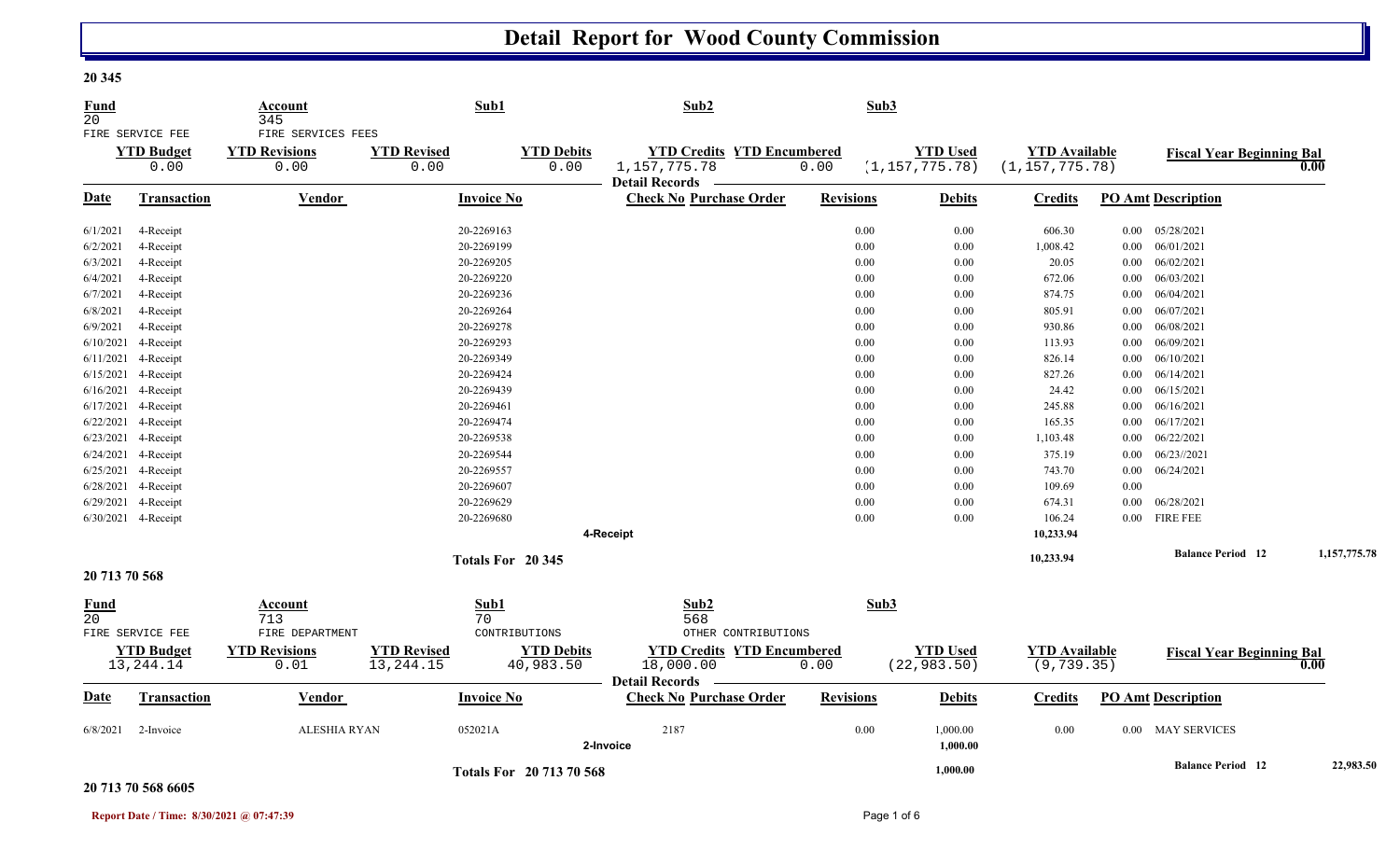## **Detail Report for Wood County Commission**

| Fund<br>$\overline{20}$          | FIRE SERVICE FEE                                                     | Account<br>713<br>FIRE DEPARTMENT                             |                                                                   | Sub1<br>70<br>CONTRIBUTIONS     | Sub2<br>568<br>OTHER CONTRIBUTIONS                                 |                              | Sub3<br>6605<br>MINERAL WELLS FIRE DEPART |                                    |                              |                                                                                                                                 |           |
|----------------------------------|----------------------------------------------------------------------|---------------------------------------------------------------|-------------------------------------------------------------------|---------------------------------|--------------------------------------------------------------------|------------------------------|-------------------------------------------|------------------------------------|------------------------------|---------------------------------------------------------------------------------------------------------------------------------|-----------|
|                                  | <b>YTD Budget</b><br>159,337.02                                      | <b>YTD Revisions</b><br>125,148.11                            | <b>YTD Revised</b><br>284, 485. 13                                | <b>YTD Debits</b><br>74,283.03  | <b>YTD Credits YTD Encumbered</b><br>0.00<br><b>Detail Records</b> | 0.00                         | <b>YTD Used</b><br>(74, 283.03)           | <b>YTD Available</b><br>210,202.10 |                              | <b>Fiscal Year Beginning Bal</b><br>0.00                                                                                        |           |
| Date                             | <b>Transaction</b>                                                   | <b>Vendor</b>                                                 |                                                                   | <b>Invoice No</b>               | <b>Check No Purchase Order</b>                                     | <b>Revisions</b>             | <b>Debits</b>                             | <b>Credits</b>                     |                              | <b>PO Amt Description</b>                                                                                                       |           |
|                                  | 6/30/2021 6-Revision-In House                                        |                                                               |                                                                   | 21#20#12                        | <b>6-Revision-In House</b>                                         | 1,394.33                     | 0.00                                      | 0.00                               |                              | 0.00 June Collections                                                                                                           |           |
|                                  | 20 713 70 568 6606                                                   |                                                               |                                                                   | Totals For 20 713 70 568 6605   |                                                                    | 1,394.33                     |                                           |                                    |                              | <b>Balance Period 12</b>                                                                                                        | 74,283.03 |
| <b>Fund</b><br>20                | FIRE SERVICE FEE                                                     | Account<br>713<br>FIRE DEPARTMENT                             |                                                                   | Sub1<br>70<br>CONTRIBUTIONS     | Sub2<br>568<br>OTHER CONTRIBUTIONS                                 |                              | Sub3<br>6606<br>POND CREEK VOL FIRE DEPT  |                                    |                              |                                                                                                                                 |           |
|                                  | <b>YTD Budget</b><br>70,633.93                                       | <b>YTD Revisions</b><br>85,817.93                             | <b>YTD Revised</b><br>156,451.86                                  | <b>YTD Debits</b><br>65,168.34  | <b>YTD Credits YTD Encumbered</b><br>0.00<br><b>Detail Records</b> | 0.00                         | <b>YTD</b> Used<br>(65, 168.34)           | <b>YTD</b> Available<br>91,283.52  |                              | <b>Fiscal Year Beginning Bal</b><br>0.00                                                                                        |           |
| Date                             | Transaction                                                          | Vendor                                                        |                                                                   | <b>Invoice No</b>               | <b>Check No Purchase Order</b>                                     | <b>Revisions</b>             | <b>Debits</b>                             | <b>Credits</b>                     |                              | <b>PO Amt Description</b>                                                                                                       |           |
| 6/3/2021<br>6/8/2021<br>6/8/2021 | 2-Invoice<br>2-Invoice<br>2-Invoice                                  | <b>MON POWER</b><br><b>BANKCARD CENTER</b><br><b>FRONTIER</b> |                                                                   | 06022021<br>062021<br>062021    | 2179<br>2183<br>2184                                               | 0.00<br>0.00<br>0.00         | 66.83<br>659.63<br>105.27                 | 0.00<br>0.00<br>0.00               | $0.00\,$<br>$0.00\,$         | 0.00 110 081 545 425<br>4251 0710 0900 5017 POND CREEK VFD<br>304-863-5280-021398-4 POND CREEK VFD                              |           |
| 6/8/2021<br>6/8/2021             | 2-Invoice<br>2-Invoice<br>6/17/2021 2-Invoice<br>6/25/2021 2-Invoice | <b>MON POWER</b><br><b>ARMSTRONG</b>                          | MILLER COMMUNICATIONS 1 117586<br>MOUNTAINEER GAS COMPAI 06252021 | 052021A<br>062021               | 2185<br>2186<br>2188<br>2195                                       | 0.00<br>0.00<br>0.00<br>0.00 | 126.00<br>28.01<br>169.87<br>39.20        | 0.00<br>0.00<br>0.00<br>0.00       | 0.00<br>0.00<br>0.00<br>0.00 | <b>BATTERY FOR KENWOOD</b><br>110 087 914 534 POND CREEK VFD<br>1500000014370001 POND CREEK VFD<br>103642-104627 POND CREEK VFD |           |
|                                  | 6/30/2021 6-Revision-In House                                        |                                                               |                                                                   | 21#20#12                        | 2-Invoice<br><b>6-Revision-In House</b>                            | 179.68                       | 1,194.81<br>0.00                          | 0.00                               | $0.00 -$                     | June Collections                                                                                                                |           |
|                                  | 20 713 70 568 6607                                                   |                                                               |                                                                   | Totals For 20 713 70 568 6606   |                                                                    | 179.68                       | 1,194.81                                  |                                    |                              | <b>Balance Period 12</b>                                                                                                        | 65,168.34 |
| <b>Fund</b><br>$\overline{20}$   | FIRE SERVICE FEE                                                     | Account<br>713<br>FIRE DEPARTMENT                             |                                                                   | Sub1<br>70<br>CONTRIBUTIONS     | Sub2<br>568<br>OTHER CONTRIBUTIONS                                 |                              | Sub3<br>6607<br>VIENNA FIRE DEPT          |                                    |                              |                                                                                                                                 |           |
|                                  | <b>YTD Budget</b><br>88,780.21                                       | <b>YTD Revisions</b><br>165,525.09                            | <b>YTD Revised</b><br>254,305.30                                  | <b>YTD Debits</b><br>147,580.02 | <b>YTD Credits YTD Encumbered</b><br>0.00<br><b>Detail Records</b> | 0.00                         | <b>YTD Used</b><br>(147, 580.02)          | <b>YTD</b> Available<br>106,725.28 |                              | <b>Fiscal Year Beginning Bal</b><br>0.00                                                                                        |           |
| Date                             | <b>Transaction</b>                                                   | Vendor                                                        |                                                                   | <b>Invoice No</b>               | <b>Check No Purchase Order</b>                                     | <b>Revisions</b>             | <b>Debits</b>                             | <b>Credits</b>                     |                              | <b>PO Amt Description</b>                                                                                                       |           |
|                                  | $6/17/2021$ 2-Invoice<br>$6/30/2021$ 2-Invoice                       |                                                               | MARKETING SENSE US<br>MAS MODERN MARKETING                        | 4165<br>MMI141675               | 2189<br>2205                                                       | 0.00<br>0.00                 | 345.00<br>584.50                          | 0.00<br>0.00                       |                              | 0.00 NEON ERASERS<br>0.00 SILICONE BRACLETS                                                                                     |           |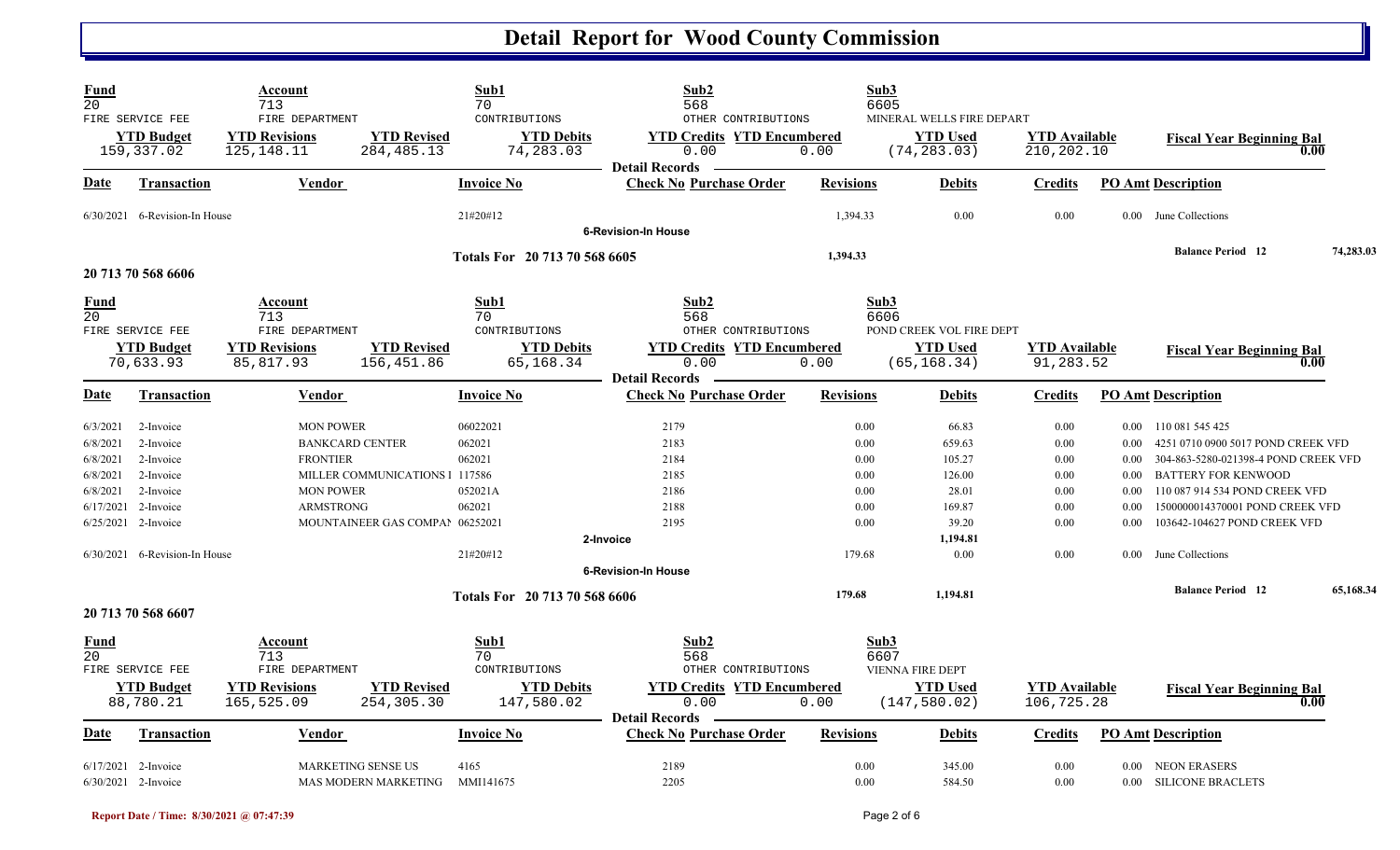|                                                                                      |                                                                         |                                                                                                    | <b>Detail Report for Wood County Commission</b>                                                          |                      |                                                                 |                                     |          |                                  |            |
|--------------------------------------------------------------------------------------|-------------------------------------------------------------------------|----------------------------------------------------------------------------------------------------|----------------------------------------------------------------------------------------------------------|----------------------|-----------------------------------------------------------------|-------------------------------------|----------|----------------------------------|------------|
| $6/30/2021$ 6-Revision-In House                                                      |                                                                         | 21#20#12                                                                                           | 2-Invoice<br><b>6-Revision-In House</b>                                                                  | 2,641.30             | 929.50<br>0.00                                                  | 0.00                                | $0.00\,$ | June Collections                 |            |
|                                                                                      |                                                                         | Totals For 20 713 70 568 6607                                                                      |                                                                                                          | 2,641.30             | 929.50                                                          |                                     |          | <b>Balance Period 12</b>         | 147,580.02 |
| 20 713 70 568 6608                                                                   |                                                                         |                                                                                                    |                                                                                                          |                      |                                                                 |                                     |          |                                  |            |
| <u>Fund</u><br>$\overline{20}$<br>FIRE SERVICE FEE<br><b>YTD Budget</b><br>96,747.51 | Account<br>713<br>FIRE DEPARTMENT<br><b>YTD Revisions</b><br>107,092.43 | Sub1<br>70<br>CONTRIBUTIONS<br><b>YTD Revised</b><br><b>YTD Debits</b><br>203,839.94<br>157,364.00 | Sub2<br>568<br>OTHER CONTRIBUTIONS<br><b>YTD Credits YTD Encumbered</b><br>0.00<br><b>Detail Records</b> | Sub3<br>6608<br>0.00 | <b>WASHINGTON FIRE DEPT</b><br><b>YTD Used</b><br>(157, 364.00) | <b>YTD Available</b><br>46, 475.94  |          | <b>Fiscal Year Beginning Bal</b> | 0.00       |
| <b>Date</b><br>Transaction                                                           | Vendor                                                                  | <b>Invoice No</b>                                                                                  | <b>Check No Purchase Order</b>                                                                           | <b>Revisions</b>     | <b>Debits</b>                                                   | <b>Credits</b>                      |          | <b>PO Amt Description</b>        |            |
| 6/3/2021<br>2-Invoice                                                                | SUTPHEN CORPORATION                                                     | 06032021                                                                                           | 2181<br>2-Invoice                                                                                        | 0.00                 | 100,000.00<br>100,000.00                                        | 0.00                                |          | 0.00 Washington Bottom VFD       |            |
| $6/30/2021$ 6-Revision-In House                                                      |                                                                         | 21#20#12                                                                                           |                                                                                                          | 836.71               | 0.00                                                            | 0.00                                |          | 0.00 June Collections            |            |
|                                                                                      |                                                                         | Totals For 20 713 70 568 6608                                                                      | <b>6-Revision-In House</b>                                                                               | 836.71               | 100,000.00                                                      |                                     |          | <b>Balance Period 12</b>         | 157,364.00 |
| 20 713 70 568 6609                                                                   |                                                                         |                                                                                                    |                                                                                                          |                      |                                                                 |                                     |          |                                  |            |
| <b>Fund</b><br>20<br>FIRE SERVICE FEE<br><b>YTD Budget</b>                           | Account<br>713<br>FIRE DEPARTMENT<br><b>YTD Revisions</b>               | Sub1<br>70<br>CONTRIBUTIONS<br><b>YTD Revised</b><br><b>YTD Debits</b>                             | Sub2<br>568<br>OTHER CONTRIBUTIONS<br><b>YTD Credits YTD Encumbered</b>                                  | Sub3<br>6609         | WAVERLY FIRE DEPT<br><b>YTD Used</b>                            | <b>YTD</b> Available                |          | <b>Fiscal Year Beginning Bal</b> |            |
| 120,093.46                                                                           | 116,762.66                                                              | 236,856.12<br>154,588.01                                                                           | 0.00<br><b>Detail Records</b>                                                                            | 0.00                 | (154, 588.01)                                                   | 82,268.11                           |          |                                  | 0.00       |
| <b>Transaction</b><br>Date                                                           | <b>Vendor</b>                                                           | <b>Invoice No</b>                                                                                  | <b>Check No Purchase Order</b>                                                                           | <b>Revisions</b>     | <b>Debits</b>                                                   | <b>Credits</b>                      |          | <b>PO Amt Description</b>        |            |
| 2-Invoice<br>6/3/2021                                                                |                                                                         | BILL BAILEY INSURANCE AG 90842                                                                     | 2175                                                                                                     | 0.00                 | 2,740.00                                                        | 0.00                                |          | 0.00 BUSINESS AUTO               |            |
| 2-Invoice<br>6/3/2021                                                                |                                                                         | BILL BAILEY INSURANCE AG 90841                                                                     | 2175                                                                                                     | 0.00                 | 3,022.00                                                        | 0.00                                | $0.00\,$ | <b>PKG/ML/EXCESS</b>             |            |
| 6/25/2021 2-Invoice                                                                  | <b>TRAVELERS-RMD</b>                                                    | 1K511126                                                                                           | 2196                                                                                                     | 0.00                 | 5,745.00                                                        | 0.00                                |          | 0.00 WAVERLY VFD                 |            |
| $6/30/2021$ 6-Revision-In House                                                      |                                                                         | 21#20#12                                                                                           | 2-Invoice<br><b>6-Revision-In House</b>                                                                  | 1,135.36             | 11,507.00<br>0.00                                               | 0.00                                |          | 0.00 June Collections            |            |
|                                                                                      |                                                                         | Totals For 20 713 70 568 6609                                                                      |                                                                                                          | 1,135.36             | 11,507.00                                                       |                                     |          | <b>Balance Period</b> 12         | 154,588.01 |
| 20 713 70 568 6610                                                                   |                                                                         |                                                                                                    |                                                                                                          |                      |                                                                 |                                     |          |                                  |            |
| <b>Fund</b><br>20<br>FIRE SERVICE FEE                                                | <b>Account</b><br>713<br>FIRE DEPARTMENT                                | Sub1<br>70<br>CONTRIBUTIONS                                                                        | Sub2<br>568<br>OTHER CONTRIBUTIONS                                                                       | Sub3<br>6610         | WILLIAMSTOWN V.F.D.                                             |                                     |          |                                  |            |
| <b>YTD Budget</b><br>266,688.30                                                      | <b>YTD Revisions</b><br>113,292.38                                      | <b>YTD Revised</b><br><b>YTD Debits</b><br>379,980.68<br>114,493.15                                | <b>YTD Credits YTD Encumbered</b><br>0.00                                                                | 0.00                 | <b>YTD Used</b><br>(114, 493.15)                                | <b>YTD Available</b><br>265, 487.53 |          | <b>Fiscal Year Beginning Bal</b> | 0.00       |
| <u>Date</u><br><b>Transaction</b>                                                    | <b>Vendor</b>                                                           | <b>Invoice No</b>                                                                                  | <b>Detail Records</b><br><b>Check No Purchase Order</b>                                                  | <b>Revisions</b>     | <b>Debits</b>                                                   | <b>Credits</b>                      |          | <b>PO Amt Description</b>        |            |
|                                                                                      | Report Date / Time: 8/30/2021 @ 07:47:39                                |                                                                                                    |                                                                                                          | Page 3 of 6          |                                                                 |                                     |          |                                  |            |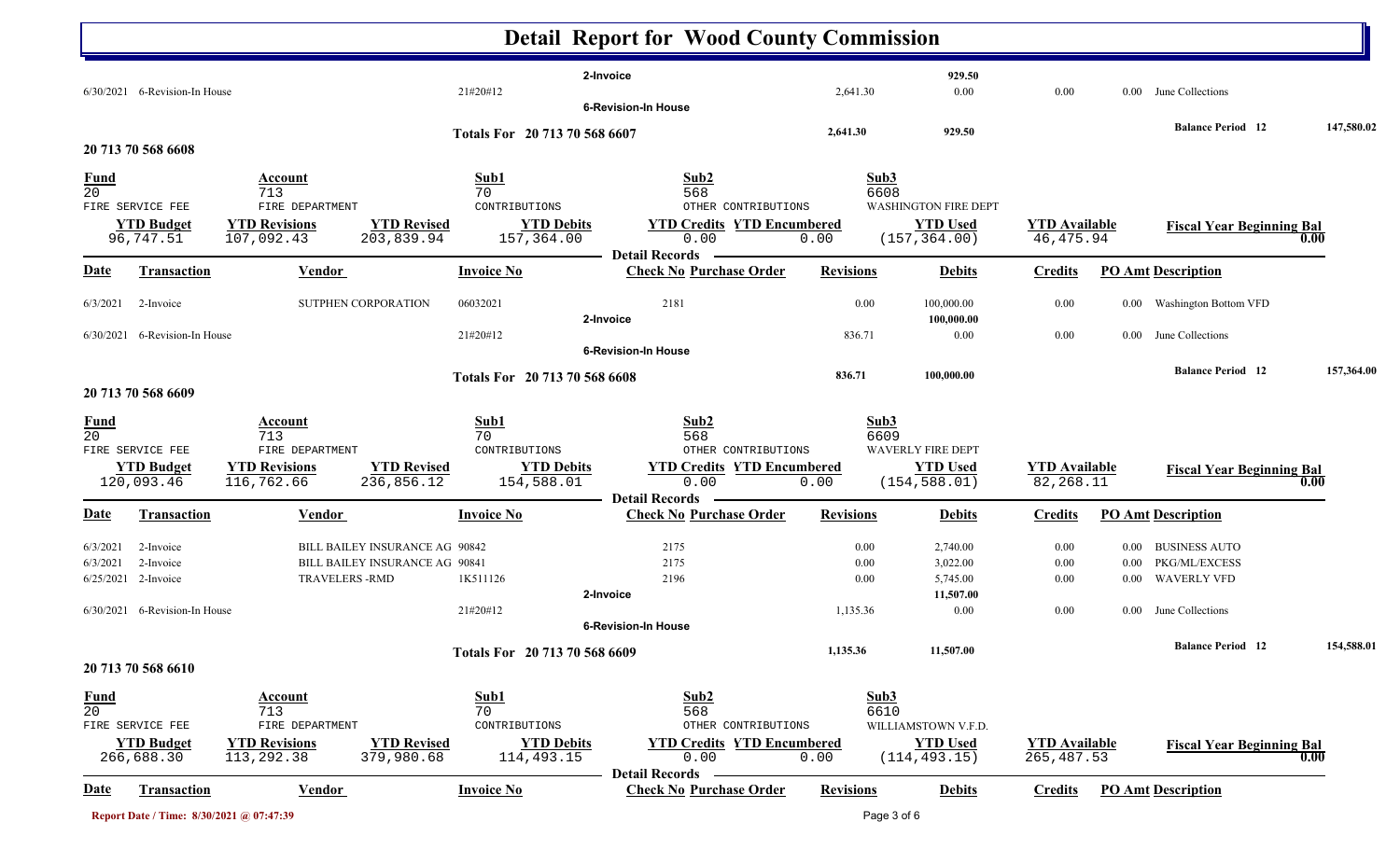|                        |                                 |                                         |                                                                  |                               | <b>Detail Report for Wood County Commission</b>         |                  |                                  |                      |                  |                                            |            |
|------------------------|---------------------------------|-----------------------------------------|------------------------------------------------------------------|-------------------------------|---------------------------------------------------------|------------------|----------------------------------|----------------------|------------------|--------------------------------------------|------------|
|                        |                                 |                                         |                                                                  |                               |                                                         |                  |                                  |                      |                  |                                            |            |
| 6/30/2021 2-Invoice    |                                 |                                         | ATLANTIC EMERGENCY SOL 10823MC                                   |                               | 2199                                                    |                  | 0.00<br>241.37                   | 0.00                 | $0.00\,$         | WILLIAMSTOWN VFD                           |            |
| 6/30/2021              | 2-Invoice                       |                                         | ATLANTIC EMERGENCY SOL 10833MC<br>ATLANTIC EMERGENCY SOL 10797MC |                               | 2199                                                    |                  | 0.00<br>394.20                   | 0.00                 | 0.00             | WILLIAMSTOWN VFD                           |            |
| 6/30/2021<br>6/30/2021 | 2-Invoice<br>2-Invoice          |                                         | ATLANTIC EMERGENCY SOL 10793MC                                   |                               | 2199<br>2199                                            |                  | 0.00<br>525.00<br>625.00<br>0.00 | 0.00<br>0.00         | $0.00\,$<br>0.00 | <b>PUMP TEST</b><br><b>CHASSIS/FILTERS</b> |            |
| 6/30/2021              | 2-Invoice                       |                                         | ATLANTIC EMERGENCY SOL 10794MC                                   |                               | 2199                                                    |                  | 0.00<br>1,129.18                 | 0.00                 | 0.00             | <b>CHASSIS INSPECTION</b>                  |            |
| 6/30/2021              | 2-Invoice                       |                                         | ATLANTIC EMERGENCY SOL 10795MC                                   |                               | 2199                                                    |                  | 0.00<br>1,010.00                 | 0.00                 | 0.00             | <b>CHASSIS INSPECTION</b>                  |            |
| 6/30/2021              | 2-Invoice                       |                                         | ATLANTIC EMERGENCY SOL 10796MC                                   |                               | 2199                                                    |                  | 0.00<br>980.00                   | 0.00                 | 0.00             | CHASSIS/INSPECTIONS                        |            |
|                        |                                 |                                         |                                                                  |                               | 2-Invoice                                               |                  | 4,904.75                         |                      |                  |                                            |            |
|                        | $6/30/2021$ 6-Revision-In House |                                         |                                                                  | 21#20#12                      |                                                         | 1,028.18         |                                  | 0.00<br>0.00         |                  | 0.00 June Collections                      |            |
|                        |                                 |                                         |                                                                  |                               | <b>6-Revision-In House</b>                              |                  |                                  |                      |                  |                                            |            |
|                        |                                 |                                         |                                                                  | Totals For 20 713 70 568 6610 |                                                         | 1,028.18         | 4,904.75                         |                      |                  | <b>Balance Period</b> 12                   | 114,493.15 |
|                        | 20 713 70 568 6611              |                                         |                                                                  |                               |                                                         |                  |                                  |                      |                  |                                            |            |
| <b>Fund</b>            |                                 | Account                                 |                                                                  | Sub1                          | Sub2                                                    |                  | Sub3                             |                      |                  |                                            |            |
| $\overline{20}$        |                                 | 713                                     |                                                                  | 70                            | 568                                                     |                  | 6611                             |                      |                  |                                            |            |
|                        | FIRE SERVICE FEE                | FIRE DEPARTMENT                         |                                                                  | CONTRIBUTIONS                 | OTHER CONTRIBUTIONS                                     |                  | BLENNERHASSETT FIRE DEPT         |                      |                  |                                            |            |
|                        | <b>YTD Budget</b>               | <b>YTD Revisions</b>                    | <b>YTD Revised</b>                                               | <b>YTD Debits</b>             | <b>YTD Credits YTD Encumbered</b>                       |                  | <b>YTD Used</b>                  | <b>YTD Available</b> |                  | <b>Fiscal Year Beginning Bal</b>           |            |
|                        | 88,694.00                       | 102,094.83                              | 190,788.83                                                       | 34,534.14                     | 0.00<br><b>Detail Records</b>                           | 0.00             | (34, 534.14)                     | 156,254.69           |                  |                                            | 0.00       |
| Date                   | <b>Transaction</b>              | Vendor                                  |                                                                  | <b>Invoice No</b>             | <b>Check No Purchase Order</b>                          | <b>Revisions</b> | <b>Debits</b>                    | <b>Credits</b>       |                  | <b>PO Amt Description</b>                  |            |
|                        | 6/30/2021 6-Revision-In House   |                                         |                                                                  | 21#20#12                      |                                                         | 682.36           |                                  | 0.00<br>0.00         |                  | 0.00 June Collections                      |            |
|                        |                                 |                                         |                                                                  |                               | <b>6-Revision-In House</b>                              |                  |                                  |                      |                  | <b>Balance Period 12</b>                   | 34,534.14  |
|                        | 20 713 70 568 6612              |                                         |                                                                  | Totals For 20 713 70 568 6611 |                                                         | 682.36           |                                  |                      |                  |                                            |            |
| <u>Fund</u>            |                                 | Account                                 |                                                                  | Sub1                          | Sub2                                                    |                  | Sub3                             |                      |                  |                                            |            |
| $\overline{20}$        | FIRE SERVICE FEE                | 713                                     |                                                                  | 70<br>CONTRIBUTIONS           | 568<br>OTHER CONTRIBUTIONS                              |                  | 6612<br>EASTWOOD FIRE DEPARTMENT |                      |                  |                                            |            |
|                        | <b>YTD Budget</b>               | FIRE DEPARTMENT<br><b>YTD Revisions</b> | <b>YTD Revised</b>                                               | <b>YTD Debits</b>             | <b>YTD Credits YTD Encumbered</b>                       |                  | <b>YTD Used</b>                  | <b>YTD</b> Available |                  |                                            |            |
|                        | 76,756.37                       | 121, 155.53                             | 197,911.90                                                       | 97,481.47                     | 0.00                                                    | 0.00             | (97, 481.47)                     | 100,430.43           |                  | <b>Fiscal Year Beginning Bal</b>           | 0.00       |
| Date                   | <b>Transaction</b>              | <b>Vendor</b>                           |                                                                  | <b>Invoice No</b>             | <b>Detail Records</b><br><b>Check No Purchase Order</b> | <b>Revisions</b> | <b>Debits</b>                    | <b>Credits</b>       |                  | <b>PO Amt Description</b>                  |            |
|                        |                                 |                                         |                                                                  |                               |                                                         |                  |                                  |                      |                  |                                            |            |
|                        | 6/30/2021 6-Revision-In House   |                                         |                                                                  | 21#20#12                      |                                                         | 1,229.78         |                                  | $0.00\,$<br>$0.00\,$ |                  | 0.00 June Collections                      |            |
|                        |                                 |                                         |                                                                  |                               | <b>6-Revision-In House</b>                              |                  |                                  |                      |                  |                                            |            |
|                        |                                 |                                         |                                                                  | Totals For 20 713 70 568 6612 |                                                         | 1,229.78         |                                  |                      |                  | <b>Balance Period</b> 12                   | 97,481.47  |
|                        | 20 713 70 568 6613              |                                         |                                                                  |                               |                                                         |                  |                                  |                      |                  |                                            |            |
| <u>Fund</u>            |                                 | <b>Account</b>                          |                                                                  | Sub1                          | Sub2                                                    |                  | Sub3                             |                      |                  |                                            |            |
| $\overline{20}$        |                                 | 713                                     |                                                                  | 70                            | 568                                                     |                  | 6613                             |                      |                  |                                            |            |
|                        | FIRE SERVICE FEE                | FIRE DEPARTMENT                         |                                                                  | CONTRIBUTIONS                 | OTHER CONTRIBUTIONS                                     |                  | DEERWALK FIRE DEPARTMENT         |                      |                  |                                            |            |
|                        | <b>YTD Budget</b>               | <b>YTD Revisions</b>                    | <b>YTD Revised</b>                                               | <b>YTD Debits</b>             | <b>YTD Credits YTD Encumbered</b>                       |                  | <b>YTD Used</b>                  | <b>YTD Available</b> |                  | <b>Fiscal Year Beginning Bal</b>           |            |
|                        | 117,723.42                      | 85,395.11                               | 203, 118.53                                                      | 76,094.43                     | 0.00                                                    | 0.00             | (76, 094.43)                     | 127,024.10           |                  |                                            | 0.00       |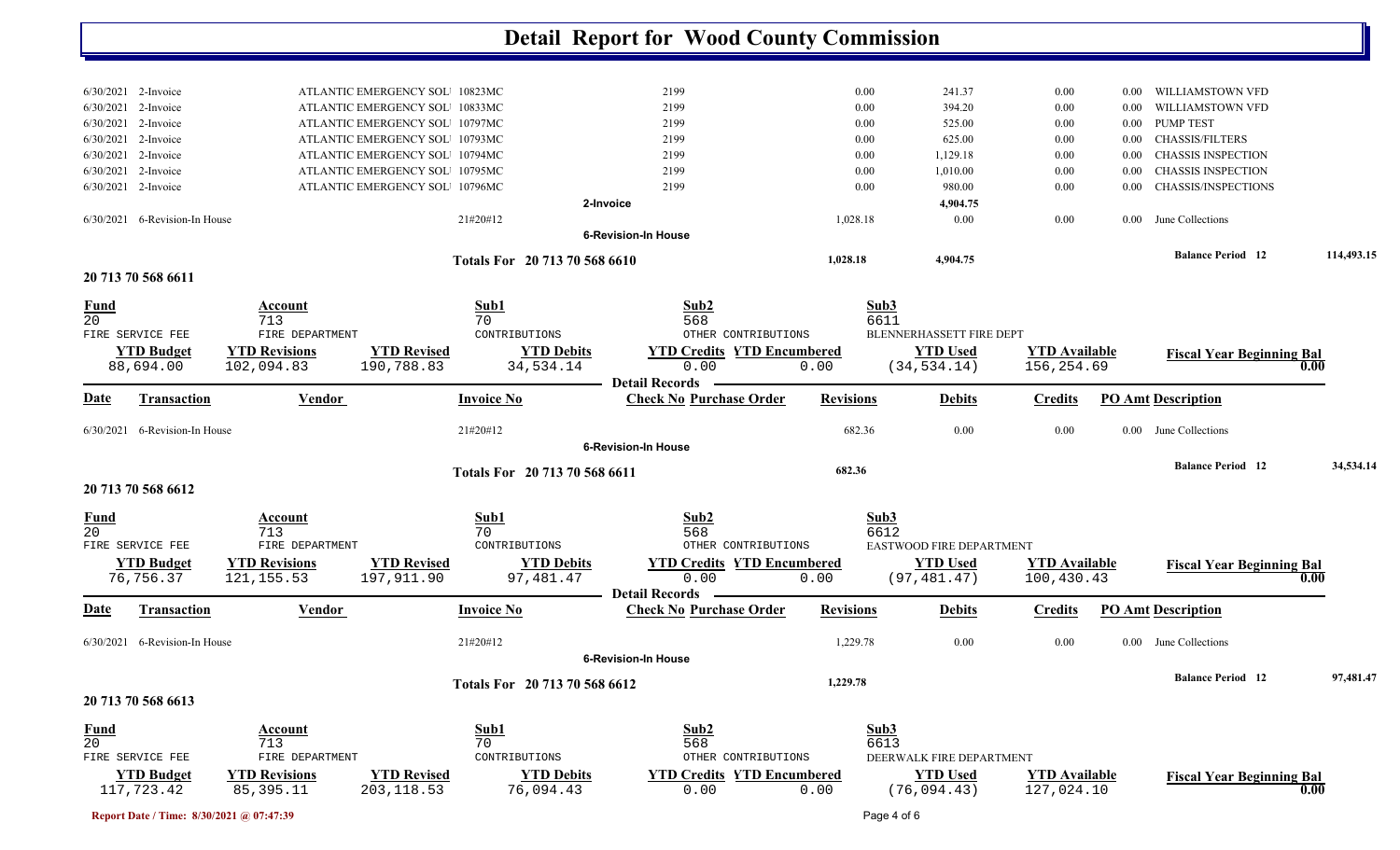## **Detail Report for Wood County Commission**

|             |                               |                                            |                               | <b>Detail Records</b>             |                  |                        |                      |          |                                  |           |
|-------------|-------------------------------|--------------------------------------------|-------------------------------|-----------------------------------|------------------|------------------------|----------------------|----------|----------------------------------|-----------|
| <b>Date</b> | <b>Transaction</b>            | Vendor                                     | <b>Invoice No</b>             | <b>Check No Purchase Order</b>    | <b>Revisions</b> | <b>Debits</b>          | <b>Credits</b>       |          | <b>PO Amt Description</b>        |           |
|             | $6/30/2021$ 2-Invoice         | <b>OVERHEAD DOOR</b>                       | 229991                        | 2207                              | 0.00             | 5,932.00               | 0.00                 |          | 0.00 NEW DOOR OPENERS            |           |
|             | 6/30/2021 2-Invoice           | PERRY & ASSOCIATES, CPA'S 107048           |                               | 2208                              | 0.00             | 1,700.00               | 0.00                 | 0.00     | AUDIT DEERWALK VFD               |           |
|             |                               |                                            |                               | 2-Invoice                         |                  | 7,632.00               |                      |          |                                  |           |
|             | 6/30/2021 6-Revision-In House |                                            | 21#20#12                      |                                   | 166.62           | 0.00                   | 0.00                 |          | 0.00 June Collections            |           |
|             |                               |                                            |                               | <b>6-Revision-In House</b>        |                  |                        |                      |          |                                  |           |
|             |                               |                                            | Totals For 20 713 70 568 6613 |                                   | 166.62           | 7,632.00               |                      |          | <b>Balance Period</b> 12         | 76,094.43 |
|             | 20 713 70 568 6614            |                                            |                               |                                   |                  |                        |                      |          |                                  |           |
| <u>Fund</u> |                               | Account                                    | Sub1                          | Sub2                              | Sub3             |                        |                      |          |                                  |           |
| 20          |                               | 713                                        | 70                            | 568                               | 6614             |                        |                      |          |                                  |           |
|             | FIRE SERVICE FEE              | FIRE DEPARTMENT                            | CONTRIBUTIONS                 | OTHER CONTRIBUTIONS               |                  | LUBECK FIRE DEPARTMENT |                      |          |                                  |           |
|             | <b>YTD Budget</b>             | <b>YTD Revisions</b><br><b>YTD Revised</b> | <b>YTD Debits</b>             | <b>YTD Credits YTD Encumbered</b> |                  | <b>YTD Used</b>        | <b>YTD</b> Available |          | <b>Fiscal Year Beginning Bal</b> |           |
|             | 142,452.64                    | 112,006.21<br>254,458.85                   | 58,501.50                     | 0.00                              | 0.00             | (58, 501.50)           | 195,957.35           |          | 0.00                             |           |
|             |                               |                                            |                               | <b>Detail Records</b>             |                  |                        |                      |          |                                  |           |
| <u>Date</u> | <b>Transaction</b>            | Vendor                                     | <b>Invoice No</b>             | <b>Check No Purchase Order</b>    | <b>Revisions</b> | <b>Debits</b>          | <b>Credits</b>       |          | <b>PO Amt Description</b>        |           |
| 6/3/2021    | 2-Invoice                     | <b>FRONTIER</b>                            | 06032021                      | 2176                              | 0.00             | 222.21                 | 0.00                 | 0.00     | 304-863-8722-112399-4            |           |
| 6/3/2021    | 2-Invoice                     | LUBECK PUBLIC SERVICE DI: 06032021         |                               | 2177                              | 0.00             | 90.51                  | 0.00                 | $0.00\,$ | 2-0918000                        |           |
| 6/3/2021    | 2-Invoice                     | LUBECK PUBLIC SERVICE DI: 06032021         |                               | 2177                              | 0.00             | 34.64                  | 0.00                 | $0.00\,$ | 2-0957000                        |           |
| 6/3/2021    | 2-Invoice                     | LUBECK PUBLIC SERVICE DI: 06032021         |                               | 2177                              | 0.00             | 20.90                  | 0.00                 | $0.00\,$ | 11-7710000                       |           |
| 6/3/2021    | 2-Invoice                     | <b>LUBECK VFD</b>                          | 5167457                       | 2178                              | 0.00             | 25.60                  | 0.00                 | $0.00\,$ | <b>2IN FLOOR TAPE</b>            |           |
| 6/3/2021    | 2-Invoice                     | <b>MON POWER</b>                           | 06022021                      | 2179                              | 0.00             | 5.80                   | 0.00                 | $0.00\,$ | 110 085 867 916                  |           |
| 6/3/2021    | 2-Invoice                     | <b>MON POWER</b>                           | 06022021                      | 2179                              | 0.00             | 24.71                  | 0.00                 | 0.00     | 110 080 467 001                  |           |
| 6/3/2021    | 2-Invoice                     | RUSTY NUTS FIX IT SHOP LL(1734             |                               | 2180                              | 0.00             | 187.50                 | 0.00                 | $0.00\,$ | <b>SERVICE CALL</b>              |           |
| 6/3/2021    | 2-Invoice                     | T&K AUTO PARTS & SERVICI 35765             |                               | 2182                              | 0.00             | 392.73                 | 0.00                 | 0.00     | <b>BATTERY LUBECK VFD</b>        |           |
| 6/17/2021   | 2-Invoice                     | <b>MON POWER</b>                           | 06172021                      | 2190                              | 0.00             | 141.81                 | 0.00                 | 0.00     | 210 000 849 278 LUBECK VFD       |           |
|             | 6/17/2021 2-Invoice           | TELECOM USA                                | 806313962                     | 2192                              | 0.00             | 5.58                   | 0.00                 | $0.00\,$ | TELEPHONE SERVICE                |           |
|             | 6/25/2021 2-Invoice           | <b>DOMINION HOPE</b>                       | 06252021                      | 2193                              | 0.00             | 100.00                 | 0.00                 | $0.00\,$ | 4 5000 0182 1674                 |           |
|             | 6/25/2021 2-Invoice           | <b>EMERGENCY MEDICAL PROL 2262575</b>      |                               | 2194                              | 0.00             | 52.01                  | 0.00                 | $0.00\,$ | STRAP W/BUCKLE-ASPIRIN           |           |
|             | 6/25/2021 2-Invoice           | <b>TRAVELERS -RMD</b>                      | 3788T6157                     | 2196                              | 0.00             | 405.00                 | 0.00                 | 0.00     | 4734P149 BALANCE DUE             |           |
|             | 6/25/2021 2-Invoice           | <b>WEX BANK</b>                            | 72353788                      | 2197                              | 0.00             | 477.08                 | 0.00                 | 0.00     | 0496-00-343618-5 LUBECK VFD      |           |
|             | 6/30/2021 2-Invoice           | AIRGAS MID AMERICA                         | 9114535591                    | 2198                              | 0.00             | 219.15                 | 0.00                 | $0.00\,$ | MEDICAL OXYGEN                   |           |
|             | 6/30/2021 2-Invoice           | CM&I PRODUCTS, INC.                        | 10087751                      | 2200                              | 0.00             | 90.71                  | 0.00                 | 0.00     | <b>REUSABLE ELBOW</b>            |           |
|             | 6/30/2021 2-Invoice           | <b>EMERGENCY MEDICAL PROL 2263638</b>      |                               | 2201                              | 0.00             | 96.83                  | 0.00                 | 0.00     | STAT PADZ ELECTRODES             |           |
|             | 6/30/2021 2-Invoice           | FIRE EXTINGUISHER SPECL                    | 96710                         | 2202                              | 0.00             | 315.00                 | 0.00                 | 0.00     | <b>HOOD FIRE SUPPRESSION</b>     |           |
|             | 6/30/2021 2-Invoice           | FIRE EXTINGUISHER SPECL                    | 96711                         | 2202                              | 0.00             | 477.50                 | 0.00                 | 0.00     | ANNUAL INSPECTION                |           |
|             | 6/30/2021 2-Invoice           | <b>FRONTIER</b>                            | 06302021                      | 2203                              | 0.00             | 0.45                   | 0.00                 | 0.00     | 304-863-8722-112399-4            |           |
|             | 6/30/2021 2-Invoice           | LUBECK PUBLIC SERVICE DI: 06302021         |                               | 2204                              | 0.00             | 86.27                  | 0.00                 | $0.00\,$ | 2-0918000                        |           |
|             | 6/30/2021 2-Invoice           | LUBECK PUBLIC SERVICE DI: 06302021         |                               | 2204                              | 0.00             | 20.90                  | 0.00                 | $0.00\,$ | 11-7710000                       |           |
|             | 6/30/2021 2-Invoice           | LUBECK PUBLIC SERVICE DI: 06302021         |                               | 2204                              | 0.00             | 34.64                  | 0.00                 | 0.00     | 2-0957000                        |           |
|             | 6/30/2021 2-Invoice           | MILLER COMMUNICATIONS 1 117735             |                               | 2206                              | 0.00             | 84.10                  | 0.00                 | $0.00\,$ | <b>FUSE</b>                      |           |
|             |                               |                                            |                               | 2-Invoice                         |                  | 3.611.63               |                      |          |                                  |           |